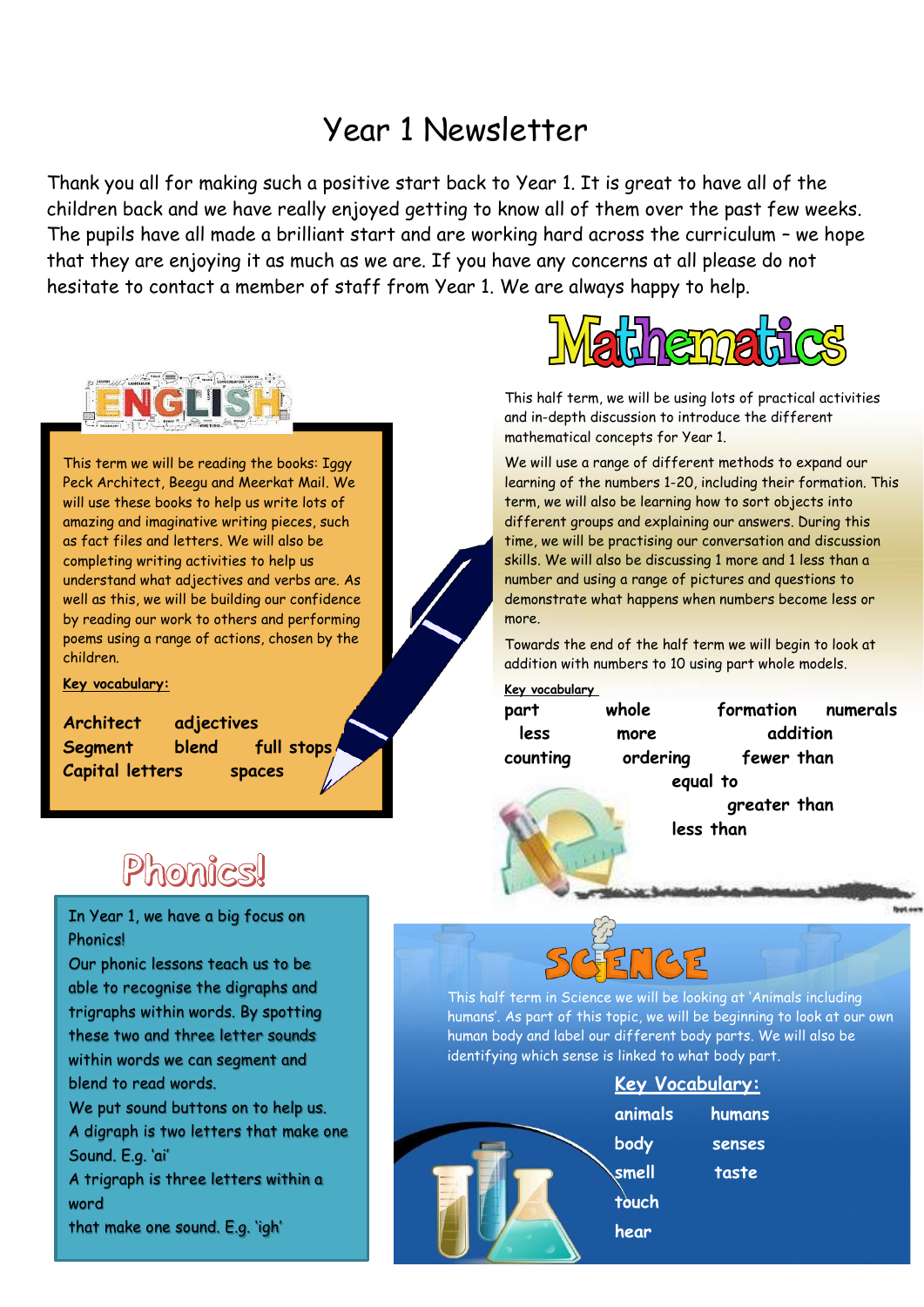

**PE** – This term, we will be focusing on throwing and catching and developing our hand eye coordination using a range of different equipment.

**PSHE** – This term, we will be reading the book 'Here We Are.' We will then think about how special our Earth is, as well as all the creatures who live here. The children will think about what they like about the Earth and how we can help look after it.

**Computing** – This term, we will be using the computers to access our new Teams accounts. This will include completing work and quizzes set by the teacher.



*Maths link:<http://uk.mathletics.com/> E-safety link: [http://www.safetynetkids.org.uk/personal](http://www.safetynetkids.org.uk/personal-safety/staying-safe-online/)[safety/staying-safe-online/](http://www.safetynetkids.org.uk/personal-safety/staying-safe-online/)*